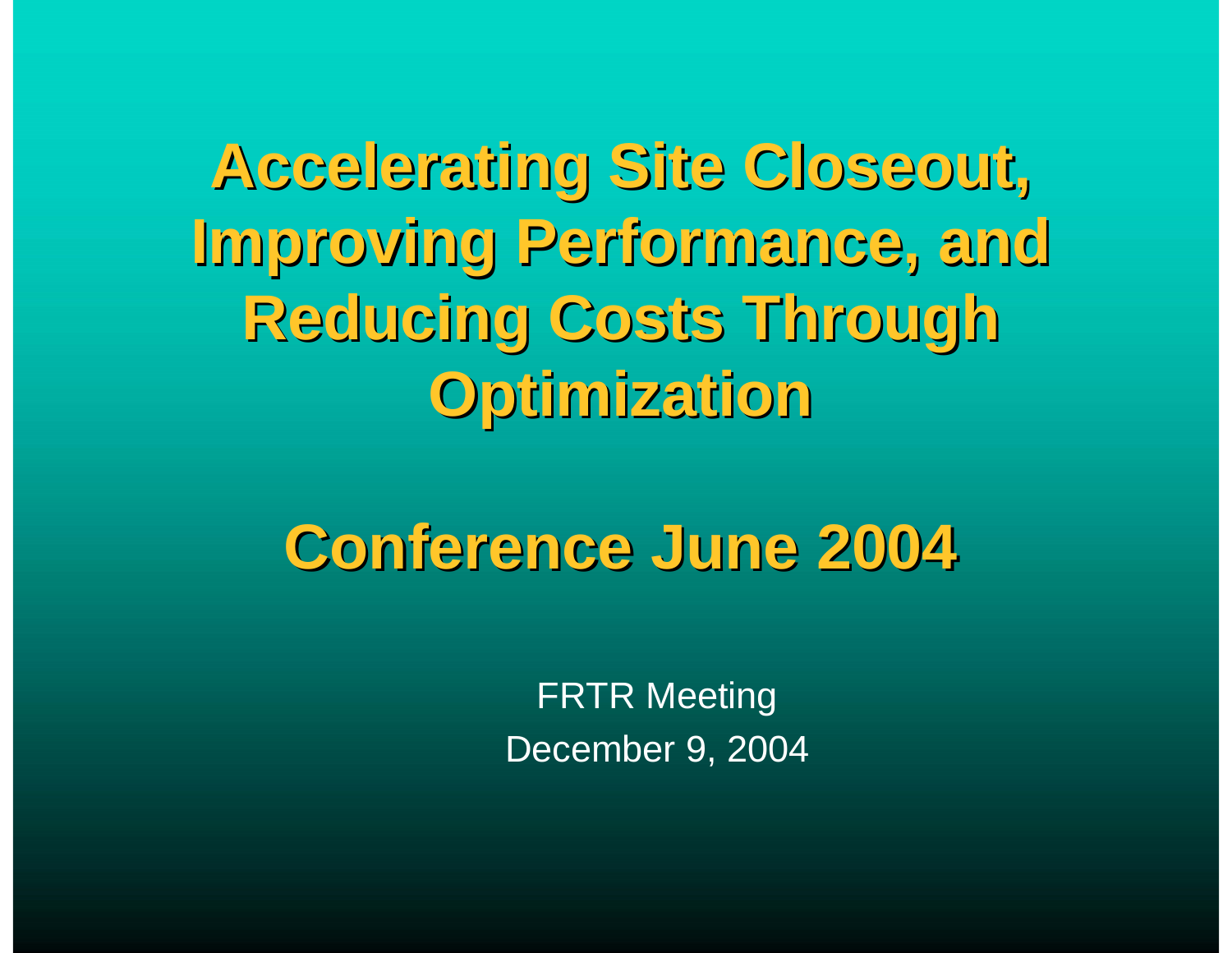# **Highlights Highlights**

#### • 6 Plenary talks

- EPA Superfund Program
- International Risk Group
- Air Force Real Property Agency
- Naval Facilities Engineering Command
- ChevronTexaco
- University of Illinois
- 70 Platform presentations
- 35 Poster presentations
- •4 Evening workshops

#### • 2.5 days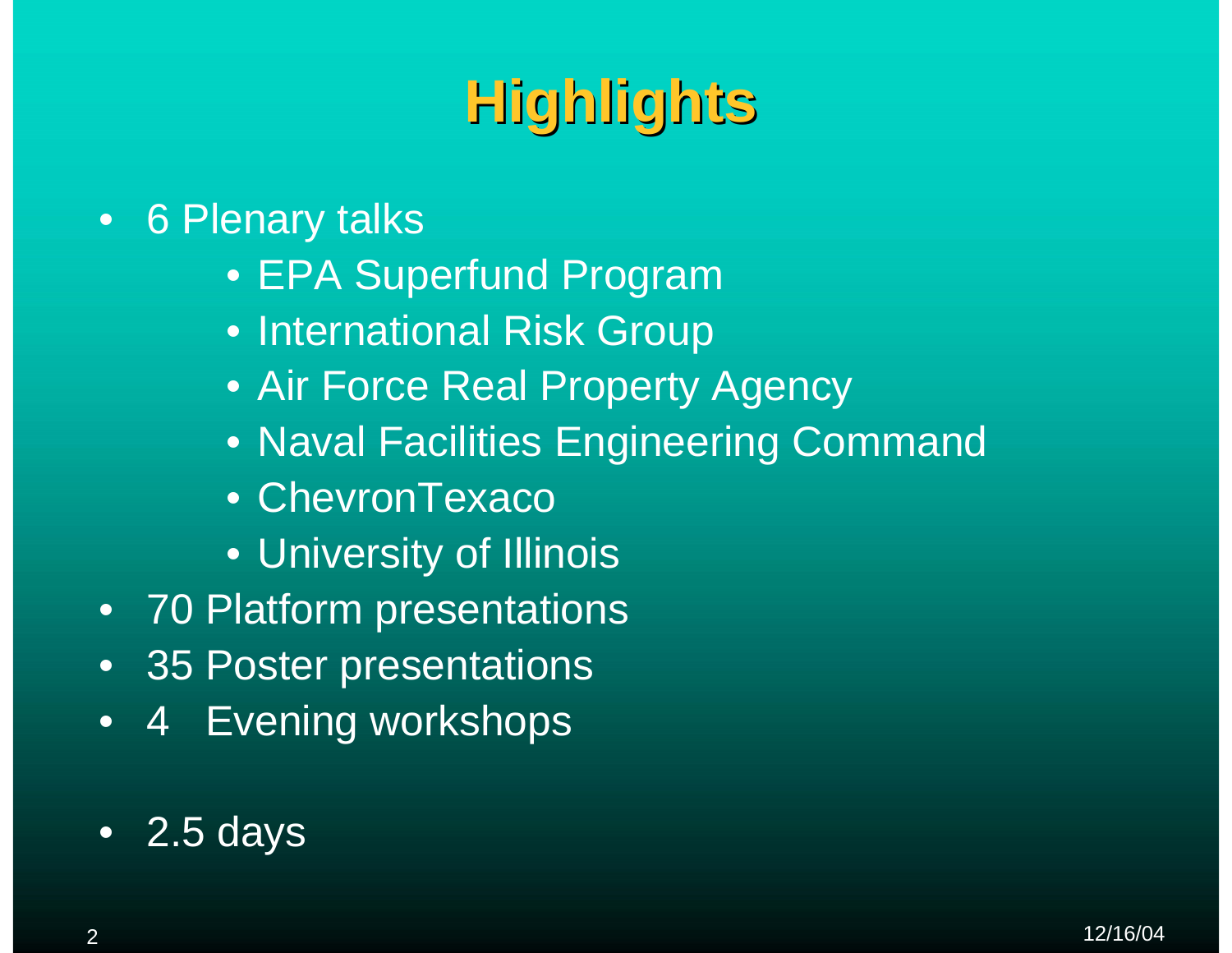

- U.S. EPA
- U.S. Navy
- U.S. Air Force
- SERDP/ESTCP
- ITRC
- U.S. Army Corps of Engineers
- Total cost ~ \$120K + state travel funded by ITRC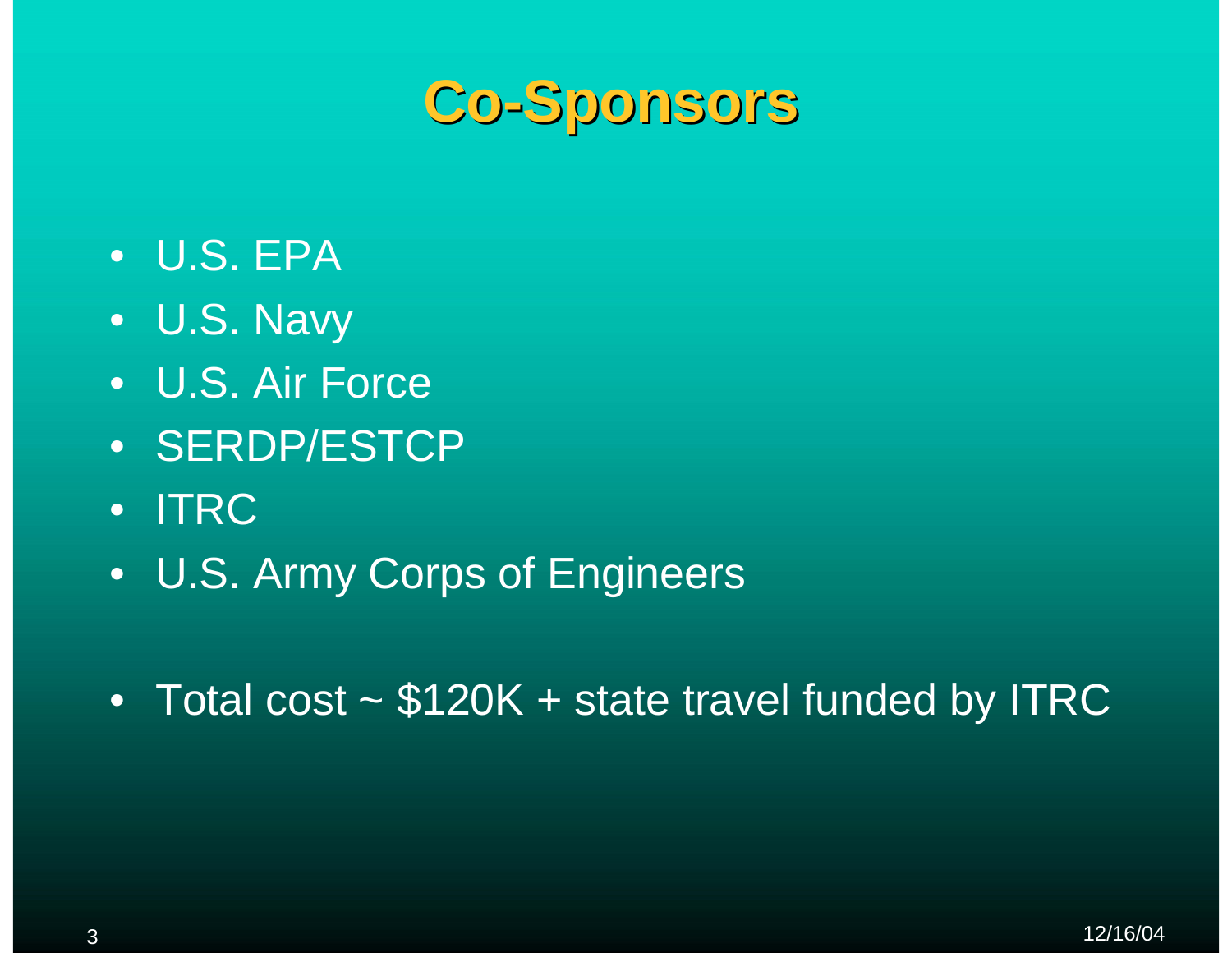#### **Attendees by Affiliation Attendees by Affiliation**

- 157 consultants
- 86 federal agencies (DoD, DoE, Corps, other)
- 44 state agencies
- 38 other
- 37 EPA
- 33 private industry
- 14 academia
- Total attendees = 409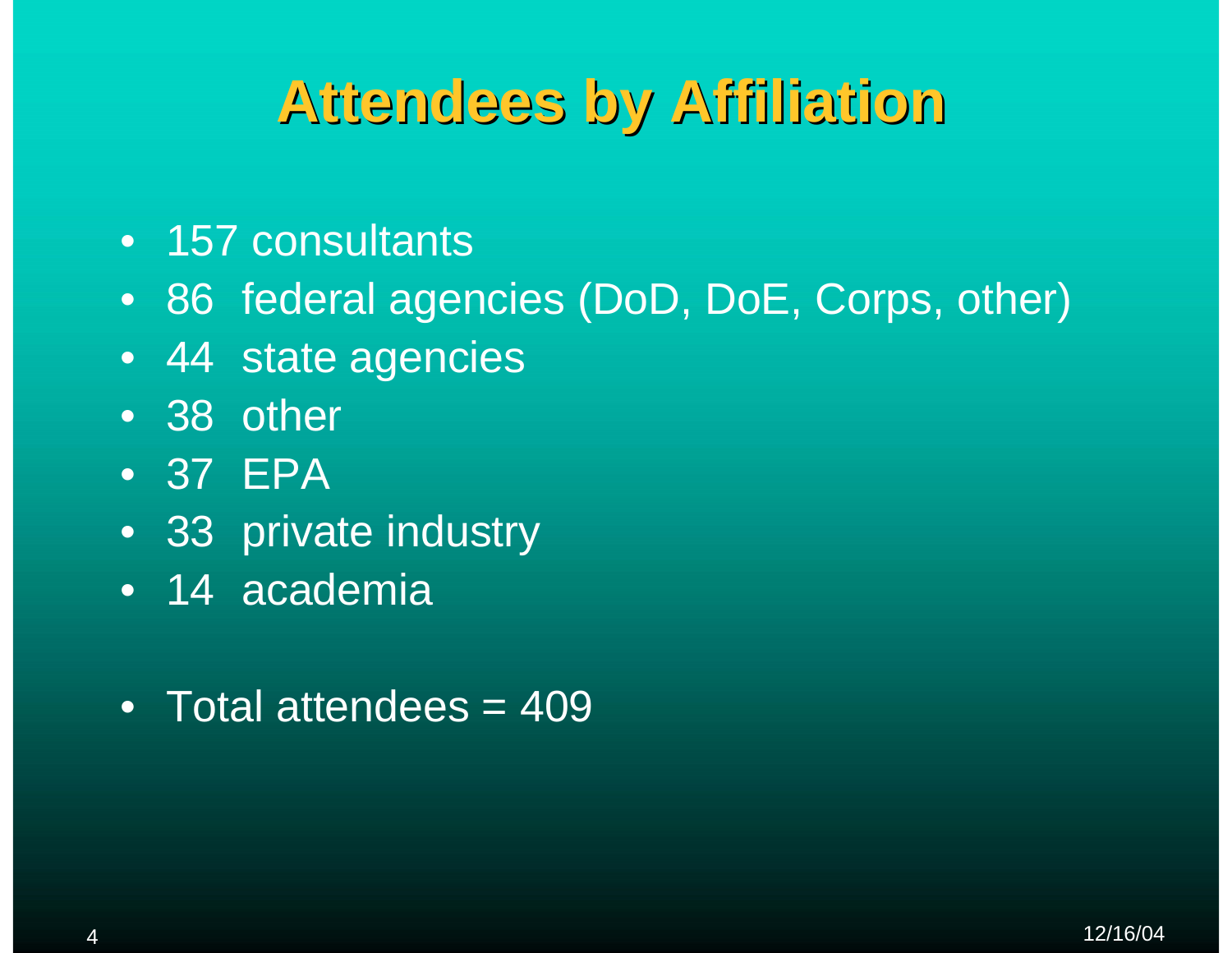## **Session Topics Session Topics**

- Track A: Remediation Process Optimization – Measuring Remedy Performance Treatment Technology Optimization
	- Mathematical Optimization Approaches
- Track B: Site Characterization, Long Term Monitoring, and Data Management Optimization
	- Long-Term Monitoring Optimization
	- Advances in Site Characterization and Investigation Technologies
	- $\mathcal{L}_{\mathcal{A}}$  Data Management and Data Visualization **Techniques**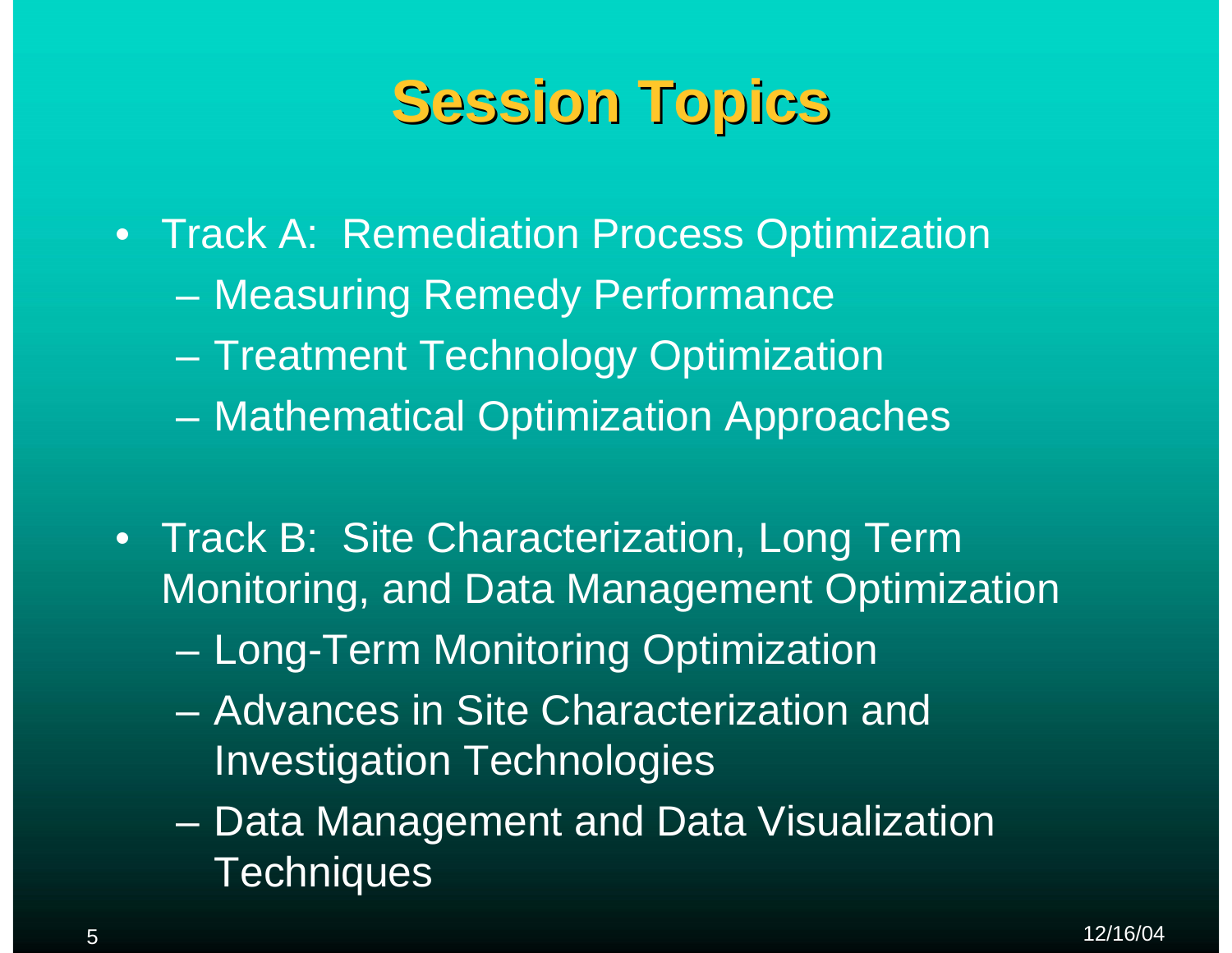### **Session Topics, cont. Session Topics, cont.**

- Track C: Strategic Considerations for Site **Closeout** 
	- Optimization Programs problems, successes, and lessons learned
	- –Financial Aspects of Optimization
	- Paths to Site Closeout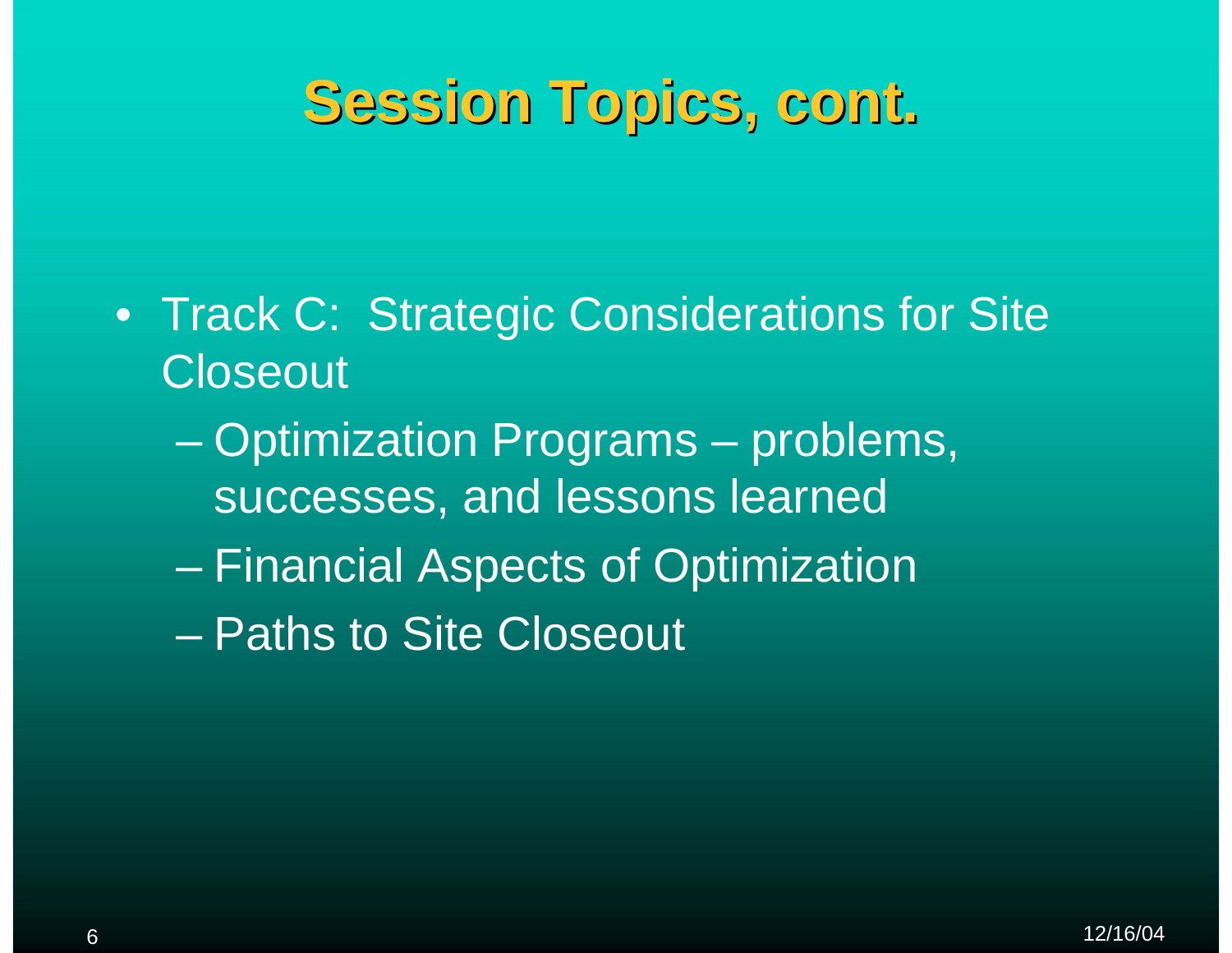## **Workshop Topics Workshop Topics**

- Applying Optimization Algorithms and Contaminant Transport Models to Reduce Costs and Speed Remediation at Pump and Treat **Sites**
- ITRC Presents: Essentials of Remediation Process Optimization
- The Triad Approach to Managing Decision Uncertainty for Better Cleanup Projects
- Long-Term Monitoring Optimization Methods and Software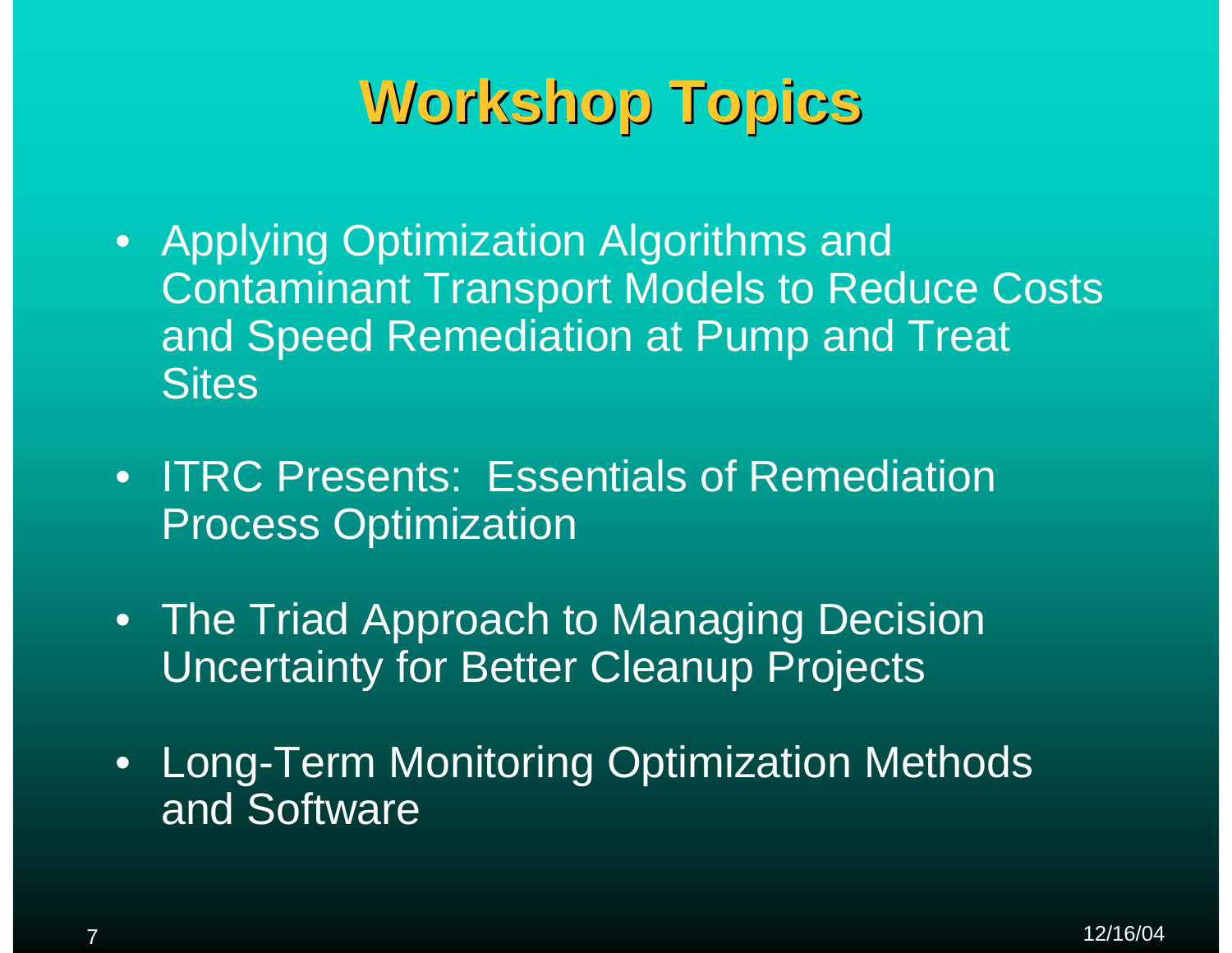# **Did Conference Enhance Your Did Conference Enhance Your Understanding of Optimization? Understanding of Optimization?**

- Yes, Conference provided a full spectrum of issues related to optimization
- Yes, Conference fully explored developments since the 1999 Optimization Conference
- Yes, I now understand where the regulatory community stands on implementing optimization
- Yes, excellent discussion of the state of the practice by Federal Agencies and on upcoming guidance
- Yes, comparing and contrasting techniques by Federal agencies and private industry - valuable
- Yes, especially with respect to GW monitoring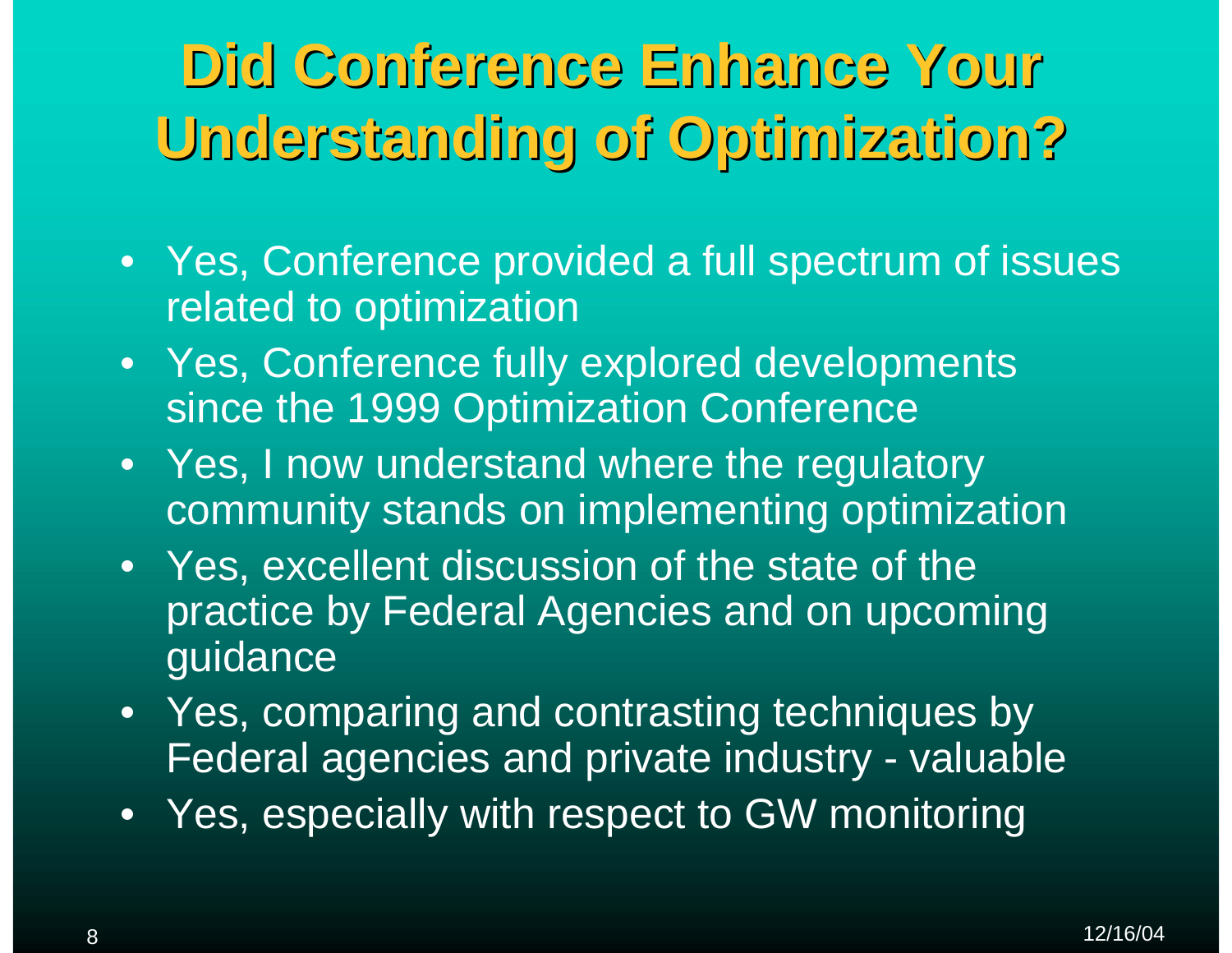# **Did Conference Enhance Your Did Conference Enhance Your Understanding of Optimization? Understanding of Optimization?**

- Yes, good info on GW monitoring and P&T optimization. Surprisingly little on treatment system optimization
- Yes, but in a general sense, gave basic explanations and overviews
- Some, but not as much as I had hoped. Not enough case studies of actual remedy optimization
- Yes, but seemed general and argumentative
- All were good, but content became repetitive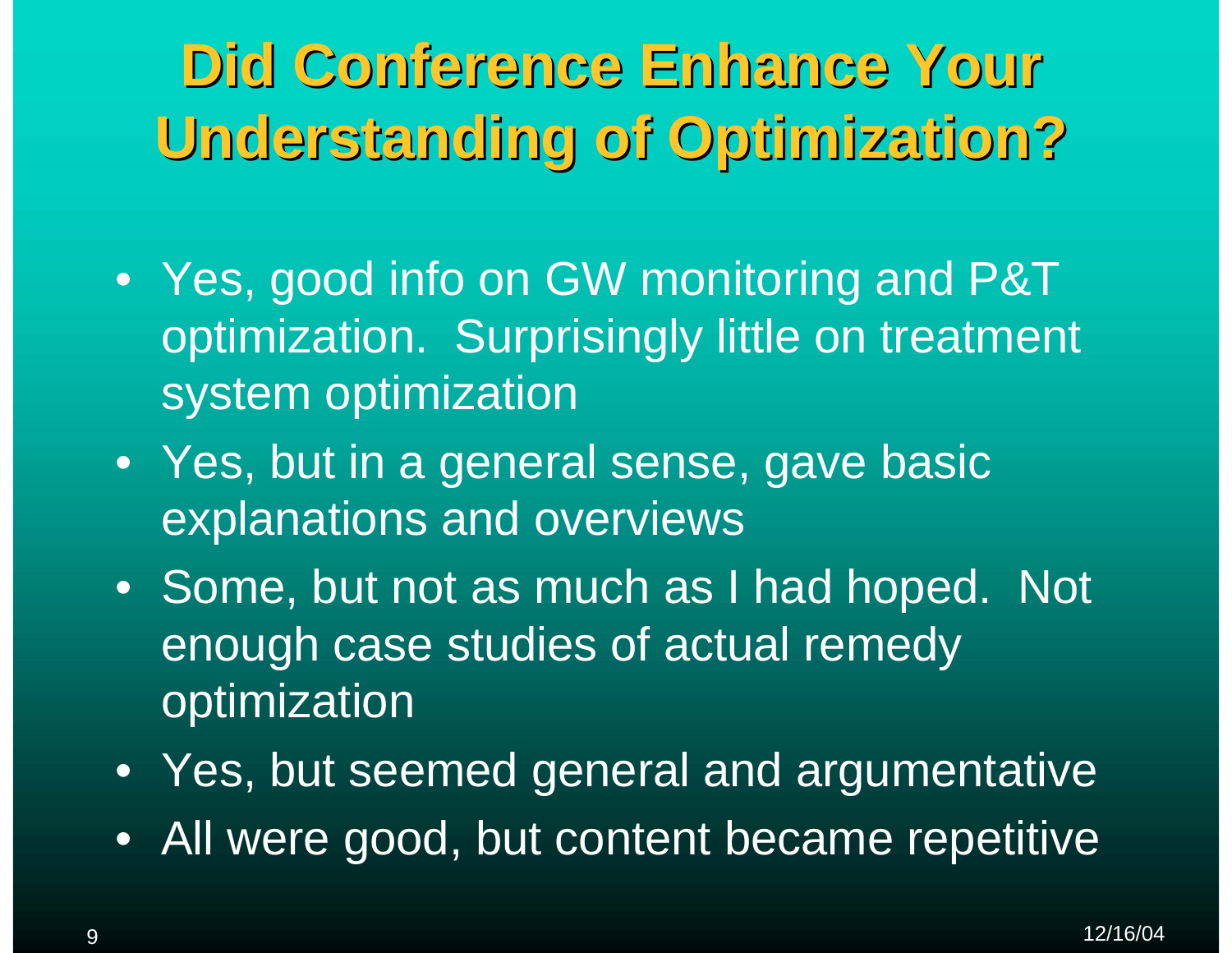## **Suggestions for Improving the Suggestions for Improving the Conference? Conference?**

- More emphasis on new treatment technologies
- More input from the private sector
- Eliminate night sessions and lengthen conference by ½ day
- Provide specific examples of RPO/RSE
- Don't wait 5 years to do it again
- More case studies
- Too much info crammed in too short of time
- More details on exit strategies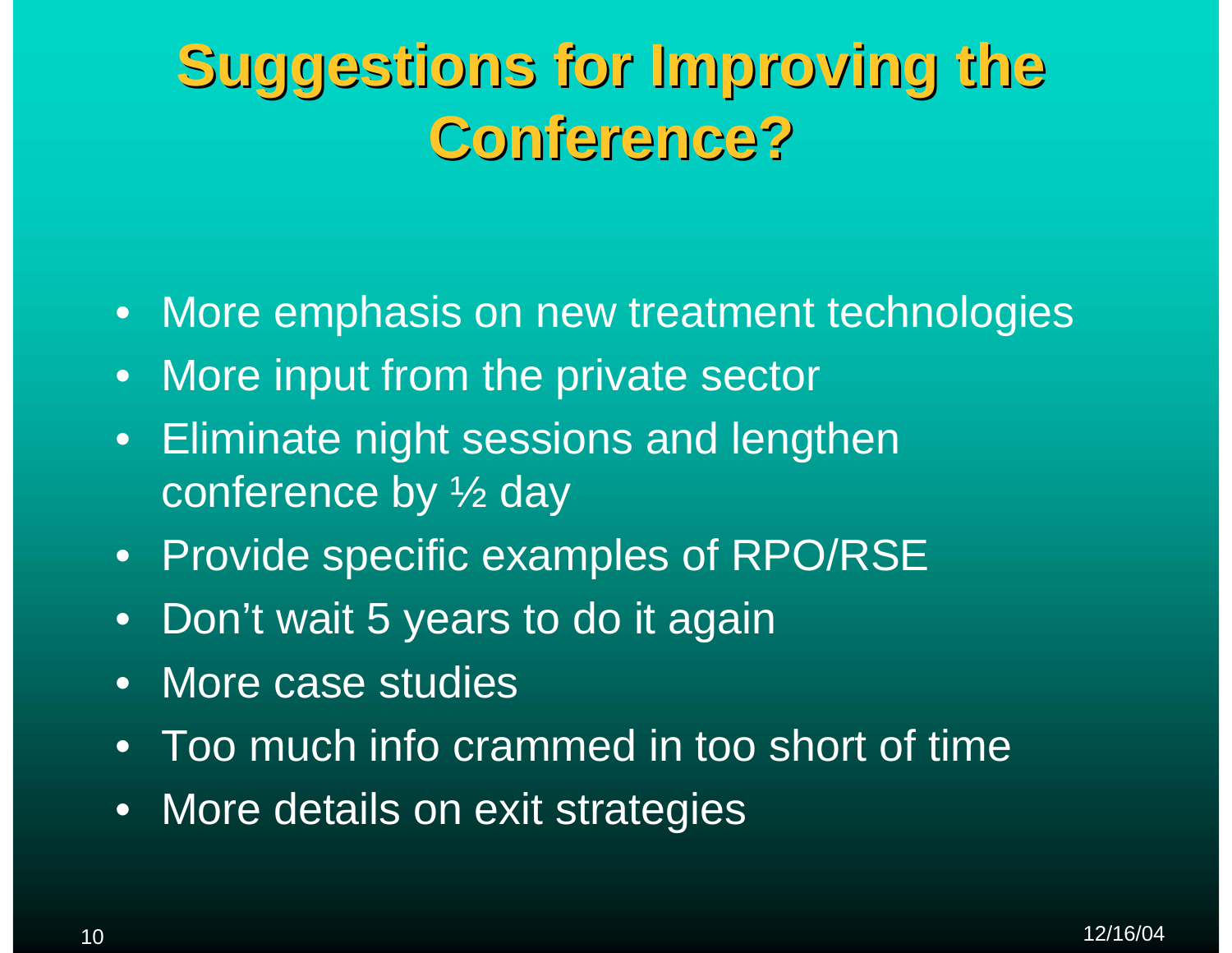# **Abstracts and Presentations Abstracts and Presentations Available at Available at**

www.frtr.gov/optimization/meetings.htm